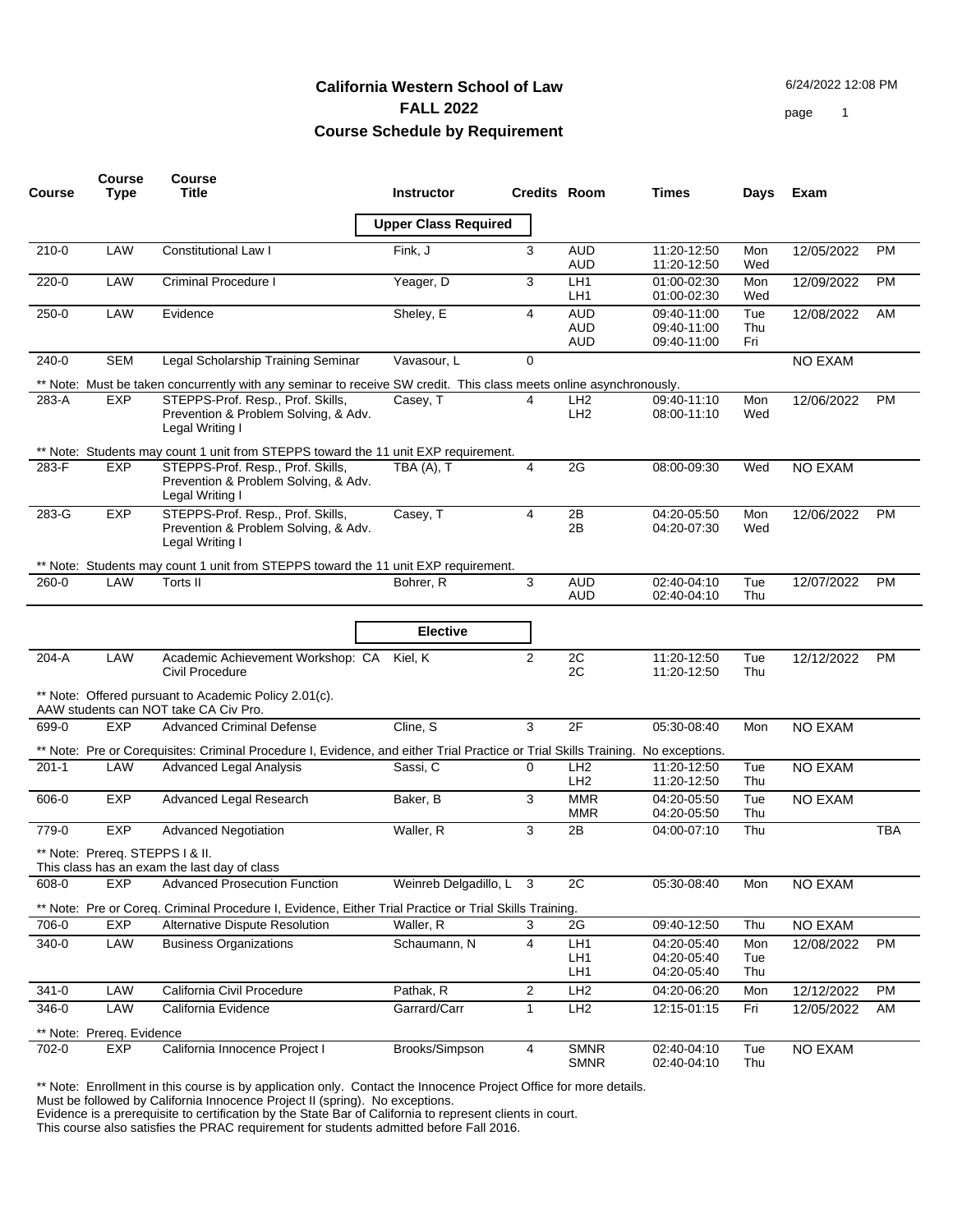6/24/2022 12:08 PM

page 2

| Course    | Course<br><b>Type</b>       | <b>Course</b><br><b>Title</b>                                                                                     | <b>Instructor</b>   | <b>Credits Room</b> |                     | Times                      | Days       | Exam           |           |
|-----------|-----------------------------|-------------------------------------------------------------------------------------------------------------------|---------------------|---------------------|---------------------|----------------------------|------------|----------------|-----------|
| 741-0     | <b>EXP</b>                  | <b>Clinical Externship</b>                                                                                        | TBA, T              | $\mathbf{1}$        |                     |                            |            | NO EXAM        |           |
|           |                             | ** Note: Prerequisite for all externships: STEPPS<br>Corequisite for all externships: Clinical Externship Seminar |                     |                     |                     |                            |            |                |           |
| 742-0     | <b>EXP</b>                  | <b>Clinical Externship</b>                                                                                        | TBA, T              | 2                   |                     |                            |            | NO EXAM        |           |
|           | ** Note: See footnote #741. |                                                                                                                   |                     |                     |                     |                            |            |                |           |
| 743-0     | <b>EXP</b>                  | <b>Clinical Externship</b>                                                                                        | TBA, T              | 3                   |                     |                            |            | <b>NO EXAM</b> |           |
|           | ** Note: See footnote #741. |                                                                                                                   |                     |                     |                     |                            |            |                |           |
| 744-0     | <b>EXP</b>                  | <b>Clinical Externship</b>                                                                                        | TBA, T              | 4                   |                     |                            |            | <b>NO EXAM</b> |           |
|           | ** Note: See footnote #741. |                                                                                                                   |                     |                     |                     |                            |            |                |           |
| 745-0     | <b>EXP</b>                  | <b>Clinical Externship</b>                                                                                        | TBA, T              | 5                   |                     |                            |            | <b>NO EXAM</b> |           |
|           | ** Note: See footnote #741. |                                                                                                                   |                     |                     |                     |                            |            |                |           |
| 746-0     | <b>EXP</b>                  | <b>Clinical Externship</b>                                                                                        | TBA, T              | 6                   |                     |                            |            | <b>NO EXAM</b> |           |
|           | ** Note: See footnote #741. |                                                                                                                   |                     |                     |                     |                            |            |                |           |
| 747-0     | <b>EXP</b>                  | <b>Clinical Externship</b>                                                                                        | TBA, T              | $\overline{7}$      |                     |                            |            | <b>NO EXAM</b> |           |
|           | ** Note: See footnote #741. |                                                                                                                   |                     |                     |                     |                            |            |                |           |
| 748-0     | <b>EXP</b>                  | <b>Clinical Externship</b>                                                                                        | TBA, T              | 8                   |                     |                            |            | <b>NO EXAM</b> |           |
|           | ** Note: See footnote #741. |                                                                                                                   |                     |                     |                     |                            |            |                |           |
| 749-0     | <b>EXP</b>                  | <b>Clinical Externship</b>                                                                                        | TBA, T              | 9                   |                     |                            |            | <b>NO EXAM</b> |           |
|           | ** Note: See footnote #741. |                                                                                                                   |                     |                     |                     |                            |            |                |           |
| 750-0     | <b>EXP</b>                  | <b>Clinical Externship</b>                                                                                        | TBA, T              | 10                  |                     |                            |            | <b>NO EXAM</b> |           |
|           | ** Note: See footnote #741. |                                                                                                                   |                     |                     |                     |                            |            |                |           |
| 738-0     | <b>EXP</b>                  | <b>Clinical Externship Seminar</b>                                                                                | TBA, T              | $\mathbf{1}$        |                     |                            |            | <b>NO EXAM</b> |           |
|           |                             | ** Note: Corequisite for in-town Clinical Externships.                                                            |                     |                     |                     |                            |            |                |           |
| 725-0     | <b>EXP</b>                  | <b>Commercial Real Estate Transactions</b>                                                                        | <b>Bulich/Puleo</b> | 3                   | 2G                  | 05:30-08:40                | Thu        | <b>NO EXAM</b> |           |
| 793-0     | <b>EXP</b>                  | Community Law Project - Academic                                                                                  | Sisitsky/Janowsky   | 3                   | CoLab               | 11:10-01:10                | Thu        | <b>NO EXAM</b> |           |
|           |                             | Component                                                                                                         |                     |                     |                     |                            |            |                |           |
|           |                             | ** Note: Students must apply with Prof. Sisitsky to be accepted to the clinic.                                    |                     |                     |                     |                            |            |                |           |
| $357 - 0$ | LAW                         | <b>Community Property</b>                                                                                         | Smythe, D           | 3                   |                     |                            |            | 12/09/2022     | AM        |
|           |                             | ** Note: This class will meet online asynchronously. Final exams will require attendance in person.               |                     |                     |                     |                            |            |                |           |
| $372 - 0$ | LAW                         | <b>Constitutional Law II</b>                                                                                      | Aceves, W           | 3                   | <b>AUD</b>          | 09:40-11:10                | Mon        | 12/12/2022     | <b>PM</b> |
|           |                             |                                                                                                                   |                     |                     | AUD                 | 09:40-11:10                | Wed        |                |           |
|           |                             |                                                                                                                   |                     |                     |                     |                            |            |                |           |
|           |                             | ** Note: Pre or corequisite: Constitutional Law I (some instructors, see description)                             |                     |                     |                     |                            |            |                |           |
| 376-0     | LAW                         | Copyright Law                                                                                                     | Behzadi, E          | 3                   | 2B<br>2B            | 11:20-12:50<br>11:20-12:50 | Mon<br>Wed | 12/05/2022     | <b>PM</b> |
| 362-0     | SW/OP                       | <b>Critical Race Theory</b>                                                                                       | Aceves, W           | 3                   | <b>TBA</b>          | 02:40-04:10                | Mon        | <b>NO EXAM</b> |           |
|           |                             |                                                                                                                   |                     |                     | TBA                 | 02:40-04:10                | Wed        |                |           |
|           |                             | ** Note: Corequisite for students who want scholarly writing (SW) credit: Legal Scholarship Training Seminar      |                     |                     |                     |                            |            |                |           |
|           |                             | This course will meet online synchronously.                                                                       |                     |                     |                     |                            |            |                |           |
| 404-0     | LAW                         | <b>Entertainment Law</b>                                                                                          | Robin, J            | 3                   | 2C<br>2C            | 09:40-11:10<br>09:40-11:10 | Mon<br>Wed | 12/08/2022     | PM        |
| 424-0     | LAW                         | Family Law                                                                                                        | Cianciolo, L        | 3                   | 2F                  | 02:40-05:50                | Thu        | 12/06/2022     | AM        |
| 436-0     | LAW                         | Federal Income Tax                                                                                                | Kovacic, D          | 3                   | 2G                  | 01:00-02:30                | Mon        | 12/09/2022     | PM        |
|           |                             |                                                                                                                   |                     |                     | 2G                  | 01:00-02:30                | Wed        |                |           |
| 431-0     | LAW                         | Immigration Law                                                                                                   | Velasquez, L        | 3                   | 2G<br>$2\mathsf{G}$ | 04:40-06:10<br>04:40-06:10 | Mon<br>Wed | 12/07/2022     | PM        |
| 444-0     | SW/OP                       | <b>International Business Transactions</b>                                                                        | Cooper, J           | 3                   | <b>TBA</b>          | 09:40-11:10                | Mon        | NO EXAM        |           |
|           |                             |                                                                                                                   |                     |                     | TBA                 | 09:40-11:10                | Wed        |                |           |

#### \*\* Note: Corequisite for students who want scholarly writing (SW) credit: Legal Scholarship Training Seminar This course will meet online synchronously.

| 737-0     | <b>EXP</b> | International Legal Research | Weaver, B  | MMR | 04:20-05:20 | Wed       | NO EXAM          |
|-----------|------------|------------------------------|------------|-----|-------------|-----------|------------------|
| $302 - 0$ | <b>SEM</b> | Internet & Social Media Law  | Neill. A   | MMR | 10:40-12:40 | $\tau$ ue | NO EXAM          |
| 649-0     | .AW        | Juvenile Justice             | Pastore, J | 2G  | 09:40-12:50 | $\tau$ ue | AM<br>12/06/2022 |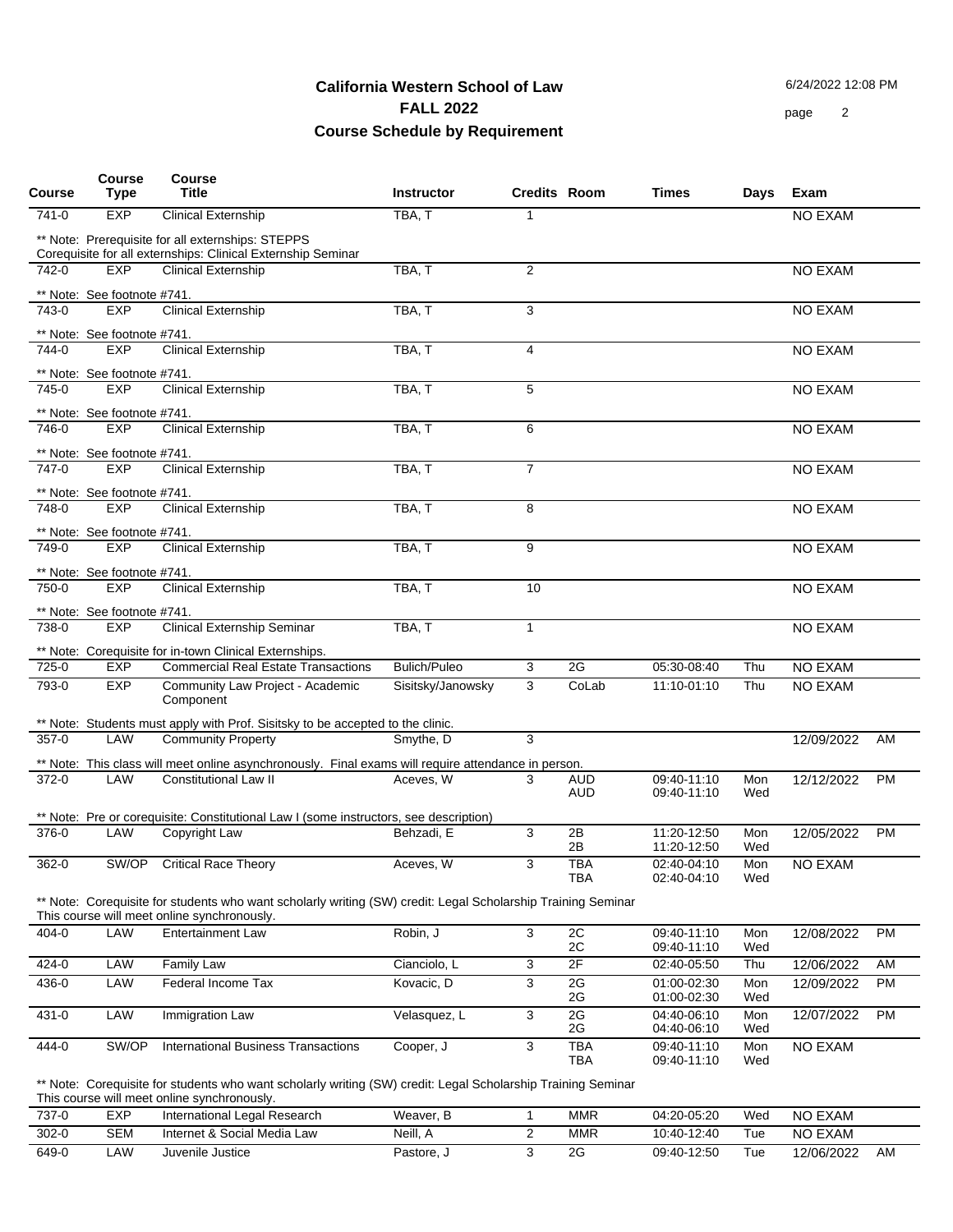6/24/2022 12:08 PM

page 3

| <b>Course</b> | <b>Course</b><br><b>Type</b> | <b>Course</b><br><b>Title</b>                                                                                                                                                                                                                                                                          | <b>Instructor</b>         | <b>Credits Room</b> |                                    | Times                        | Days       | Exam           |           |
|---------------|------------------------------|--------------------------------------------------------------------------------------------------------------------------------------------------------------------------------------------------------------------------------------------------------------------------------------------------------|---------------------------|---------------------|------------------------------------|------------------------------|------------|----------------|-----------|
| 481-0         | <b>EXP</b>                   | Law Office Technology: Case<br>Management & Marketing                                                                                                                                                                                                                                                  | Roepcke, D                | 1                   | 2F                                 | 09:40-10:40                  | Wed        | <b>NO EXAM</b> |           |
| 768-0         | <b>PRAC</b>                  | <b>Legal Drafting</b>                                                                                                                                                                                                                                                                                  | Letizia, C                | 2                   | <b>MMR</b>                         | 05:30-07:30                  | Mon        | <b>NO EXAM</b> |           |
| 314-0         | LAW                          | Marijuana and the Law                                                                                                                                                                                                                                                                                  | Celeste, M                | 3                   | <b>TBA</b><br><b>TBA</b>           | 11:20-12:50<br>11:20-12:50   | Tue<br>Thu | 12/06/2022     | AM        |
| essay.        |                              | ** Note: Crim Pro and Con Law I are highly recommended prior to taking this class. This course will meet online synchronously. The exam is a take-home                                                                                                                                                 |                           |                     |                                    |                              |            |                |           |
| 797-0         | <b>EXP</b>                   | New Media Rights - Internet & Media<br>Law Clinic                                                                                                                                                                                                                                                      | Neill/Lee                 | 3                   | 2D                                 | 02:40-05:50                  | Thu        | <b>NO EXAM</b> |           |
|               |                              | ** Note: Students must apply with Prof. Neill to be accepted to the clinic.                                                                                                                                                                                                                            |                           |                     |                                    |                              |            |                |           |
| $527 - 0$     | LAW                          | Patent Law                                                                                                                                                                                                                                                                                             | Simon, B                  | 3                   | 2C<br>2C                           | 02:40-04:10<br>02:40-04:10   | Tue<br>Thu | 12/07/2022     | <b>PM</b> |
| 597-0         | <b>SWR</b>                   | Pharmaceutical Law and Policy                                                                                                                                                                                                                                                                          | Bohrer, R                 | 3                   | 2D                                 | 05:30-08:40                  | Tue        | <b>NO EXAM</b> |           |
|               |                              | ** Note: Corerquisite for students who want scholarly writing (SW) credit: Legal Scholarship Training Seminar                                                                                                                                                                                          |                           |                     |                                    |                              |            |                |           |
| $202 - 1$     | LAW                          | Pre-Bar Review Course                                                                                                                                                                                                                                                                                  | Sassi, C                  | 0                   | <b>AUD</b>                         | 02:40-05:40                  | Fri        | <b>NO EXAM</b> |           |
| 540-0         | LAW                          | Remedies                                                                                                                                                                                                                                                                                               | Yeager, D                 | 3                   | LH1<br>LH1                         | 11:20-12:50<br>11:20-12:50   | Tue<br>Thu | 12/06/2022     | AM        |
| 555-0         | LAW                          | <b>Securities Regulation</b>                                                                                                                                                                                                                                                                           | Aul, W                    | 3                   | 2F                                 | 05:30-08:40                  | Tue        | 12/08/2022     | AM        |
| 558-0         | SW/OP                        | Sexuality, Gender Identity and the Law                                                                                                                                                                                                                                                                 | Marcus, N                 | 3                   | <b>BROIDA</b>                      | 05:30-08:40                  | Tue        | <b>NO EXAM</b> |           |
|               | Recommended Con Law I & II   | ** Note: Corequisite for students who want scholarly writing (SW) credit: Legal Scholarship Training Seminar                                                                                                                                                                                           |                           |                     |                                    |                              |            |                |           |
| 573-0         | LAW                          | <b>Trademark Law</b>                                                                                                                                                                                                                                                                                   | Robinson/Jimenez          | 3                   | 2F                                 | 06:00-09:10                  | Thu        | 12/08/2022     | AM        |
|               |                              | ** Note: This class has a take-Home exam.                                                                                                                                                                                                                                                              |                           |                     |                                    |                              |            |                |           |
| 780-A         | <b>EXP</b>                   | <b>Trial Practice</b>                                                                                                                                                                                                                                                                                  | TBA (A), T                | 2                   | <b>MTCT</b>                        | 05:30-07:30                  | Mon        | <b>NO EXAM</b> |           |
|               |                              | ** Note: Atttendance at all class sessions is mandatory.<br>Prerequisites: proof of mock jury service; third trimester students need 2.25 GPA in semester 1. Pre or corequisite: Evidence. Corequisite: Trial Practice<br>Lecture. Students cannot take both Trial Skills Training and Trial Practice. |                           |                     |                                    |                              |            |                |           |
| 780-B         | <b>EXP</b>                   | <b>Trial Practice</b>                                                                                                                                                                                                                                                                                  | TBA (A), T                | $\overline{2}$      | <b>MTCT</b>                        | 05:30-07:30                  | Tue        | <b>NO EXAM</b> |           |
|               |                              | ** Note: Atttendance at all class sessions is mandatory.<br>Prerequisites: proof of mock jury service; third trimester students need 2.25 GPA in semester 1. Pre or corequisite: Evidence. Corequisite: Trial Practice<br>Lecture. Students cannot take both Trial Skills Training and Trial Practice. |                           |                     |                                    |                              |            |                |           |
| 780-C         | <b>EXP</b>                   | <b>Trial Practice</b>                                                                                                                                                                                                                                                                                  | TBA (A), T                | $\overline{2}$      | <b>MTCT</b>                        | 05:30-07:30                  | Wed        | <b>NO EXAM</b> |           |
|               |                              | ** Note: Atttendance at all class sessions is mandatory.<br>Prerequisites: proof of mock jury service; third trimester students need 2.25 GPA in semester 1. Pre or corequisite: Evidence. Corequisite: Trial Practice<br>Lecture. Students cannot take both Trial Skills Training and Trial Practice. |                           |                     |                                    |                              |            |                |           |
| 785-0         | <b>PRAC</b>                  | <b>Trial Practice Lecture</b>                                                                                                                                                                                                                                                                          | Parisi, P                 | $\mathbf{1}$        | <b>MTCT</b>                        | 02:30-03:30                  | Fri        | <b>NO EXAM</b> |           |
|               |                              | ** Note: Students not attending first class meeting will be withdrawn.<br>Prerequisites: proof of mock jury service; third trimester students need 2.25 GPA. Pre or corequisite: Evidence. Corequisite: Trial Practice                                                                                 |                           |                     |                                    |                              |            |                |           |
| $577-0$       | LAW                          | <b>Trusts &amp; Estates</b>                                                                                                                                                                                                                                                                            | Kovacic, D                | 3                   | LH <sub>2</sub><br>LH <sub>2</sub> | 02:40-04:10<br>02:40-04:10   | Mon<br>Wed | 12/07/2022     | AM        |
| $695 - 0$     | <b>EXP</b>                   | <b>Wrongful Conviction Seminar</b>                                                                                                                                                                                                                                                                     | Brooks, J                 | $\overline{2}$      | <b>MMR</b>                         | 10:35-12:35                  | Wed        | <b>NO EXAM</b> |           |
|               |                              |                                                                                                                                                                                                                                                                                                        | <b>First Year Courses</b> |                     |                                    |                              |            |                |           |
| 162-1         | LAW                          | Civil Procedure I                                                                                                                                                                                                                                                                                      | Dadhania, P               | 3                   | 2B<br>2Β                           | 09:40-11:10<br>09:40-11:10   | Wed<br>Fri | 12/09/2022     | AM        |
| 162-2         | LAW                          | Civil Procedure I                                                                                                                                                                                                                                                                                      | Dadhania, P               | 3                   | <b>AUD</b><br><b>AUD</b>           | 01:00-02:30<br>01:00-02:30   | Wed<br>Fri | 12/09/2022     | AM        |
| 162-3         | LAW                          | Civil Procedure I                                                                                                                                                                                                                                                                                      | Pathak, R                 | 3                   | LH1<br>LH1                         | 11:20-12:50<br>11:20-12:50   | Mon<br>Wed | 12/09/2022     | AM        |
| $110-1$       | LAW                          | Contracts I                                                                                                                                                                                                                                                                                            | Dessent, M                | 3                   | <b>MTCT</b><br><b>MTCT</b>         | 02:40-04:10<br>02:40-04:10   | Tue<br>Thu | 12/07/2022     | AM        |
| $110-2$       | LAW                          | Contracts I                                                                                                                                                                                                                                                                                            | Oppong, R                 | 3                   | LH <sub>2</sub><br>LH <sub>2</sub> | $02:40-04:10$<br>02:40-04:10 | Tue<br>Thu | 12/07/2022     | AM        |
| $110-3$       | LAW                          | Contracts I                                                                                                                                                                                                                                                                                            | Oppong, R                 | 3                   | 2B<br>$2\mathsf{B}$                | 09:40-11:10<br>09:40-11:10   | Tue<br>Thu | 12/07/2022     | AM        |